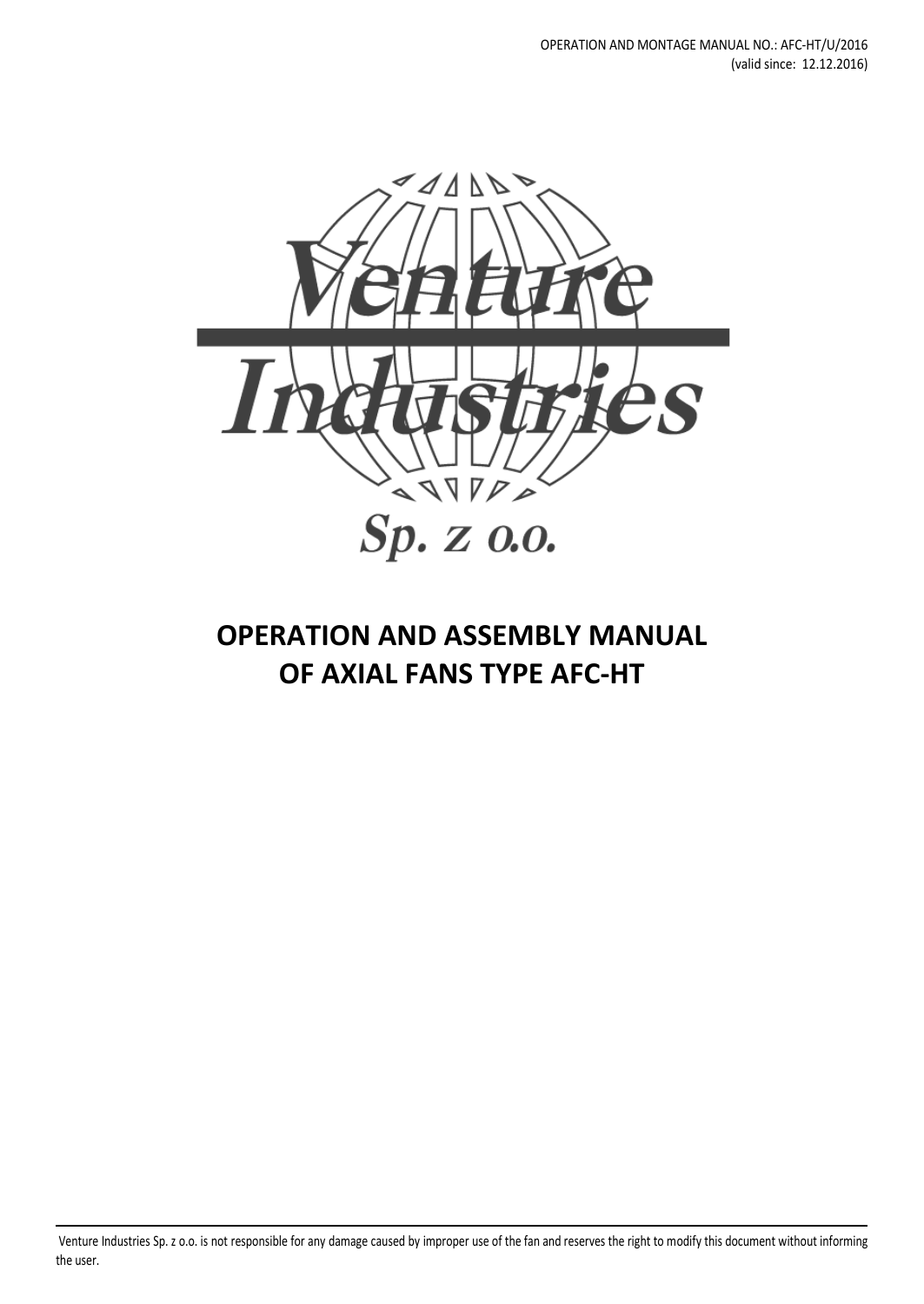

#### **INTRODUCTION**

This manual covers fan listed on front page. It is source of information necessary for safe and proper use. Read this manual carefully before any use of the device, comply with it requirements and keep it in place with easy access for users and service. If case of any doubts about use of the fan, please contact with manufacturer.

Additional requirements about use of the unit can be found in electric motor documentation and markings - those requirements need to be met.

#### **After receiving the device - check**

•whether the device is in compliance with order,

•whether the data on the rating plate are the same as desired.

•whether fan was not damaged during transport (e.g. there are no dents/cracks)

•whether a motor documentation (containing manual) is attached

**In case of any irregularities, contact with your dealer or Venture Industries Sp. z o.o. service**.

#### **1. GENERAL INFORMATION**

#### **1.1 Information about device**

The fan is a not completed machine within the meaning of the Machinery Directive 2006/42/WE (please refer to the manufacturer's declaration – Appendix D).

Fan is designed for use by trained, qualified adult persons in industrial environment. The fan is not designed for household or similar use.

The device is designed to transport clean air. **Do not transport the explosive mixtures**, solid elements, liquids, **substances that cause abrasion**, chemically reactive compounds. Minimal temperature of transported medium is -15°C, maximum is determined on rating plate.

The fan must be protected from the weather (e.g. snow, rain, excessive sun radiation, lightning). The device is not designed to be installed outdoor. The fan surrounding cannot contain **explosive atmospheres**, substances causing abrasion, chemically aggressive substances, viscous substances, liquid, substances with high humidity. Maximum ambient temperature is determined on rating plate, minimum is -15°C. The device must not be exposed to radiation (such as microwave, UV, laser, x-ray).

The impeller has been balanced in accordance with minimum G6.3 class ISO 1940-1, and general construction of the fan in accordance with cat. BV-3 ISO 14694

Description of construction of the fan has been included in Appendix E.

Fan is equipped with inspection cover through which user can gain acces to fan interior.

Additional information of the fan usage has been indicated on the device. Additional information have been included in Appendix A.

#### **1.2 General risk and guidelines**

During entire fan life cycle pay particular attention to the **risk and guidelines** presented below:

#### 1.2.1 moveable components

The fan is equipped with moveable components (impeller of the device, impeller of the motor). Contact with them may cause serious injury or death. The fan must not be used if covers (grids) and safety measures against contact with rotating parts have not been installed.

#### 1.2.2 suction

The fan has high suction power. Clothing, hair, foreign particles, and even body elements can be easily sucked in. It is forbidden to approach the fan in "loose" clothing or reaching toward inlet of working fan and motor impeller. It need to be ensured, that no foreign body can be sucked in.

#### 1.2.3 thrown elements

The air at the outlet of the fan has high energy. Elements sucked or placed inside the fan can be thrown with a high speed. The fan has stable, solid construction, but as a result of damage or improper use some parts (elements with high kinetic energy) may be thrown away. Make sure that before start and during operation of the fan there are no elements, that may be sucked in (pay special attention to fan inlet side) and there are no person in stream of transported medium (on inlet and outlet side). Do not use fan without proper inlet, outlet covers (grids).

#### 1.2.4 sharp edges

During manufacturing the fan sharp edges was grinded. However the fan may have edges touching which may cause injury. We recommend the use of relevant protective gloves.

#### 1.2.5. inertness

The fan has a high inertness. In case of no permanent fix turning on the fan will lead to it uncontrolled movement. The unit can be turn on only after proper installation.

#### 1.2.6 noise

The sound pressure level is dependent on the operation point. Check the sound pressure level and if necessary use silencers and/or individual protection measures for personnel.

#### 1.2.7 materials

In case of fire or transport of improper medium – fan parts can generate fumes hazardous to health.

#### 1.2.8. environment

The fan can make over and under pressure. In areas where a specified air pressure and the quantity of air are required (e.g. in places with combustion) make sure that there would be no deficit/excess of air.

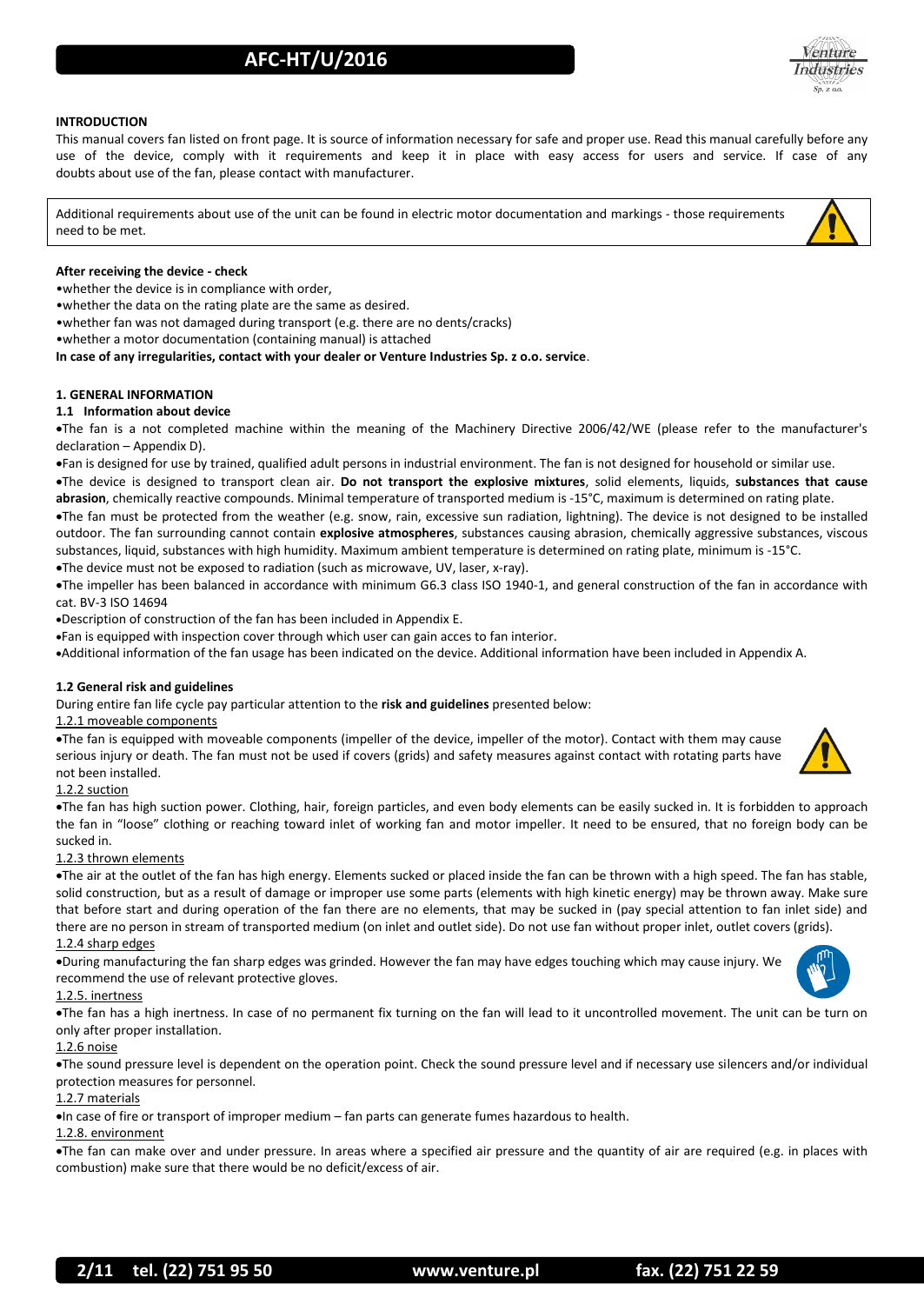

#### 1.2.9 temperature (hot surfaces)

The housing and fan elements take the temperature of transported medium. During work (e.g. as a result of compression process) the temperature of medium, housing and fan components increase. Electric motor heat up to high temperatures (especially when overloaded/overheated). The appropriate steps need to be made to prevent from fire and burns caused of high temperatures. **In case of fire – to extinguish a fire use fire extinguisher approved for electrical equipment and follow recommendation of fire department**.

1.2.10 unexpected start / connecting power supply

●Before undertaking any kind of work on fan (e.g. installation, maintenance and inspection, disassembly), it has to be completely and reliably disconnected (isolated) from power supply (check there is no voltage). It has to be ensured, that power supply will not be connected during work on fan and moveable parts are not moving.

 The fan has stable, solid construction, but as a result of damage or improper use some parts (elements with high kinetic energy) may be thrown away. In case of impropper protection there is risk of sucking foreignt elements into the fan. Risk arising from damaging electrical wires placed inside fan / air stream - e.g. using appriopriate construction grounding and security device in fan supply line.

The appropriate steps need to be made in order to provide protection against electric shock and to prevent from access to electrical components by unauthorized person.

●Fan is not equipped with control system – the connecting of power supply causes immediate start-up. The device is not equipped with system, that would permanently shut it down in case of temporary power supply loss. It has to be ensured, that any dangerous or unpermitted event does not occur in case of temporary loss of power supply.

Thermal sensors installed in motor after tripping caused by motor overheat turn back to initial state after cooling down. It has to be ensured, that any dangerous or unpermitted event does not occur in case of action of thermal sensors and after motor cooling down.

●In case of impeller jamming – its unblocking may cause sudden movement. Appropriate steps need to be made in order to avoid impeller jamming. In case of impeller jamming, fan need to be completely disconnected from power supply and repaired.

●After disconnecting from power supply fan still works for certain time (moveable parts are moving) as a result of energy accumulation. 1.2.11 use

Improper installation and/or use may lead to damage of the device and occurrence of dangerous situation. The unit can by installed, maintained, dismantled and used only by qualified and authorized personnel, in accordance to safety rules and current regulations in the country of use (including proper electrical authorization). Personnel need to be familiar with reactions caused by the fan.

#### **Using of fan in dismantled/uncompleted state is forbidden, e.g. without junction box cover, revision cover.**

During the works (e.g. maintenance, installation) the fans surrounding needt to be protected from bystanders approach.

Any modifications of the unit are forbidden. Complicated maintenance work (such as dismantling the motor or impeller) need to be made by Venture Industries Sp. z o.o. service or with it permission - according to additional guidance. Improper assembly may lead to reduce the fan parameters, damage the unit and lead to the dangerous situation.

1.2.12 Accumulation of dust

Prevent the accumulation of dust, sediment on and inside the fan. Dirt accumulated on: grids – reduce the fan parameters; impeller – may lose it balance; housing and motor – can reduce the cooling; hot surfaces (see 1.2.9) – may ignite.

#### 1.2.13 explosive atmospheres

Contact of the fan with explosive atmospheres cause in ignition. It is forbidden to contact the fan with explosive atmospheres.

#### **2. TRANSPORT AND STORAGE**

#### **2.1 transport and storage guidelines**

•The fan need to be transported and stored in original packaging, without excessive shocks. The device must be protected from weather conditions, transported and stored in dry, well ventilated, and free from substances harmful to the device areas. The fan cannot by transported and stored in areas with fertilizers, chlorinated lime, acids and other aggressive chemicals. Fan need to be protected against foreign body entrance.

•Protect the fan against damage (including crush). After lifting unit it need to be put slowly.

•Do not lift the unit by impeller, motor elements (e.g. eye bolt). **During lifting the device must remain stable.**

•Do not approach lifted device. In case of breaking, falling device may cause serious injury or death.

It is recommended that storage time does not exceed one year. After long storage, before installation check the fan. (section 5).



**AFC-HT/U/2016**

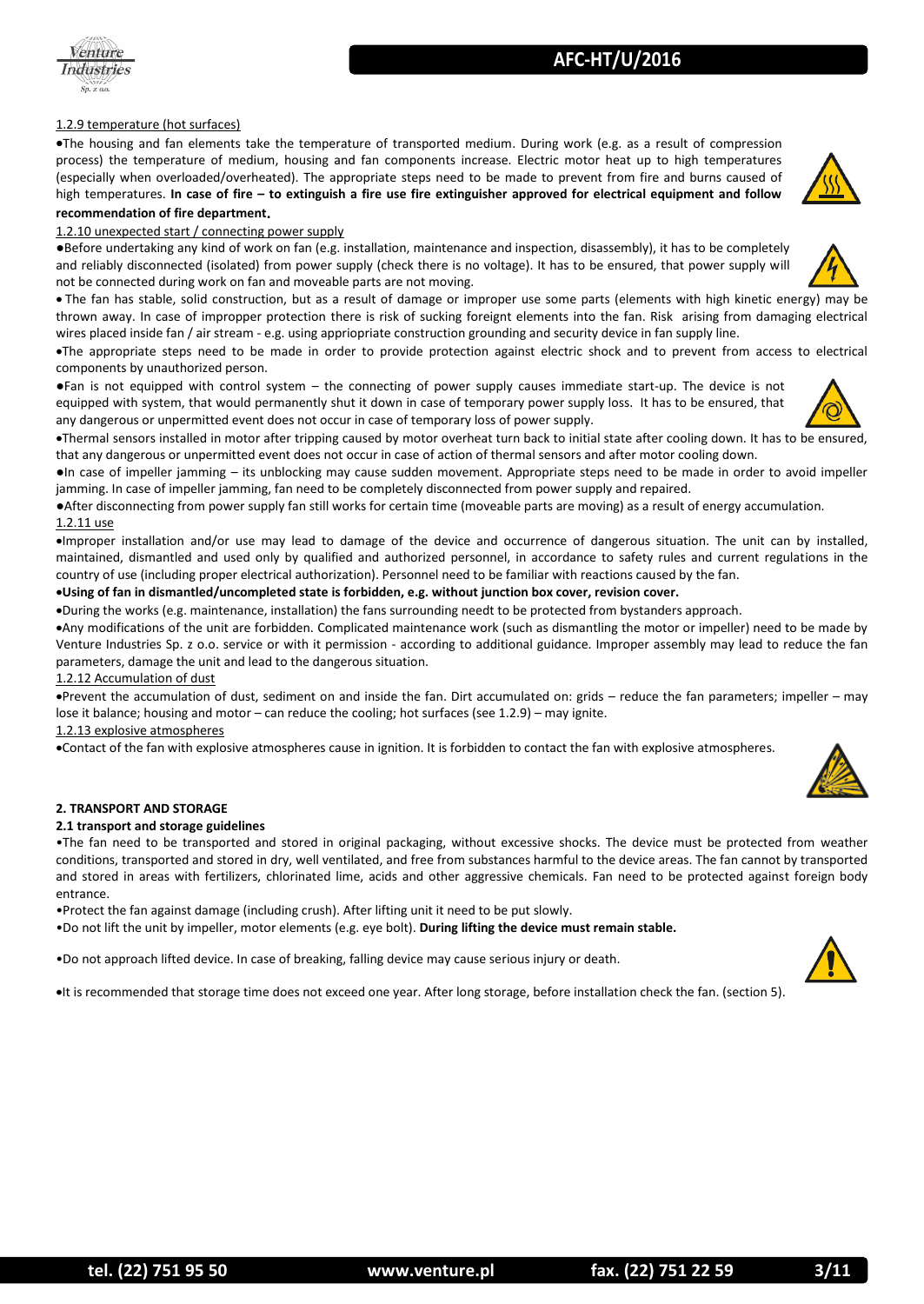

#### **3. ASSEMBLY AND INSTALLATION**

#### **3.1 General information**

During installation follow the guidelines contained in section 1.2

The fan is a machine not ready for use (within the meaning of the Machinery Directive 2006/42/WE - before use of the device ensure conformity with requirements of Machinery Directive 2006/42/WE. After installation the device must meet the requirements included in EN ISO 12100, EN ISO 13857, EN ISO 13850 and EN 60204-1 standards. Additional information is included in Manufacturer Declaration (Appendix D).

Before installation remove temporary items that protect fan during transport and storage (e.g. box, foil, inlet and outlet caps – do not remove any guards) – Starting the fan with those items could lead to damage of the fan. Make sure that the fan is not damaged.

Ensure that there are no foreign bodies (e.g. mounting elements, tools) inside fan and near of the unit, the fan is properly secured after installation (the cover of connection box and inspection cover are closed and secured, the connecting elements are properly tightened). Technical acceptance need to be carried out in accordance with Appendix B.

During mechanical connection special attention need to be paid to prevent from falling sold objects into fan, which would lead to it damage.



#### **3.2 Assembly information**

Fan need to by mounted in possition presented on Fig 1., with horizontal motor shaft possition (with motor base on bottom). Other montage possitions are allowed only after manufacturer approval. Fan need to be mounted with use of outlet flanges (all holes placed in flange need to be used) or with use of dedicated feets (all holes in mountign feets need to be used). Fasteners secured against loosing need to be applied



Supporting construction has to be solid enough in order to carry the weight of the fan and generated vibration (including fan damage). The fan cannot be exposed to vibration.

Covers from inlet and outlet side need to be applied. Covers need to protect from touching the impeller according to ISO 13857.

Fan need to be secured from sucking foreign elements (see paragraph 1.2.3). Covers from inlet and outlet side must comply with requirements of IP20 (EN 60529). If there is still risk of sucking foreign objects - additional protection need to be used.

It is recommended to apply measures minimizing transmission of vibration from/to the fan. For fans placed on vibro-isolators connecting on inlet and outlet side need to be made in flexible form.

Keep safe distance between installed device and inflammable elements (special attention to hot surfaces of device need to be paid).

Measures protecting user from burn by hot elements need to be applied.

To maintain optimum fan performance - we reccommend applaying minimum 3 fan diameters between inlet and obstacles, and outlet and obstacles (e.g. walls).

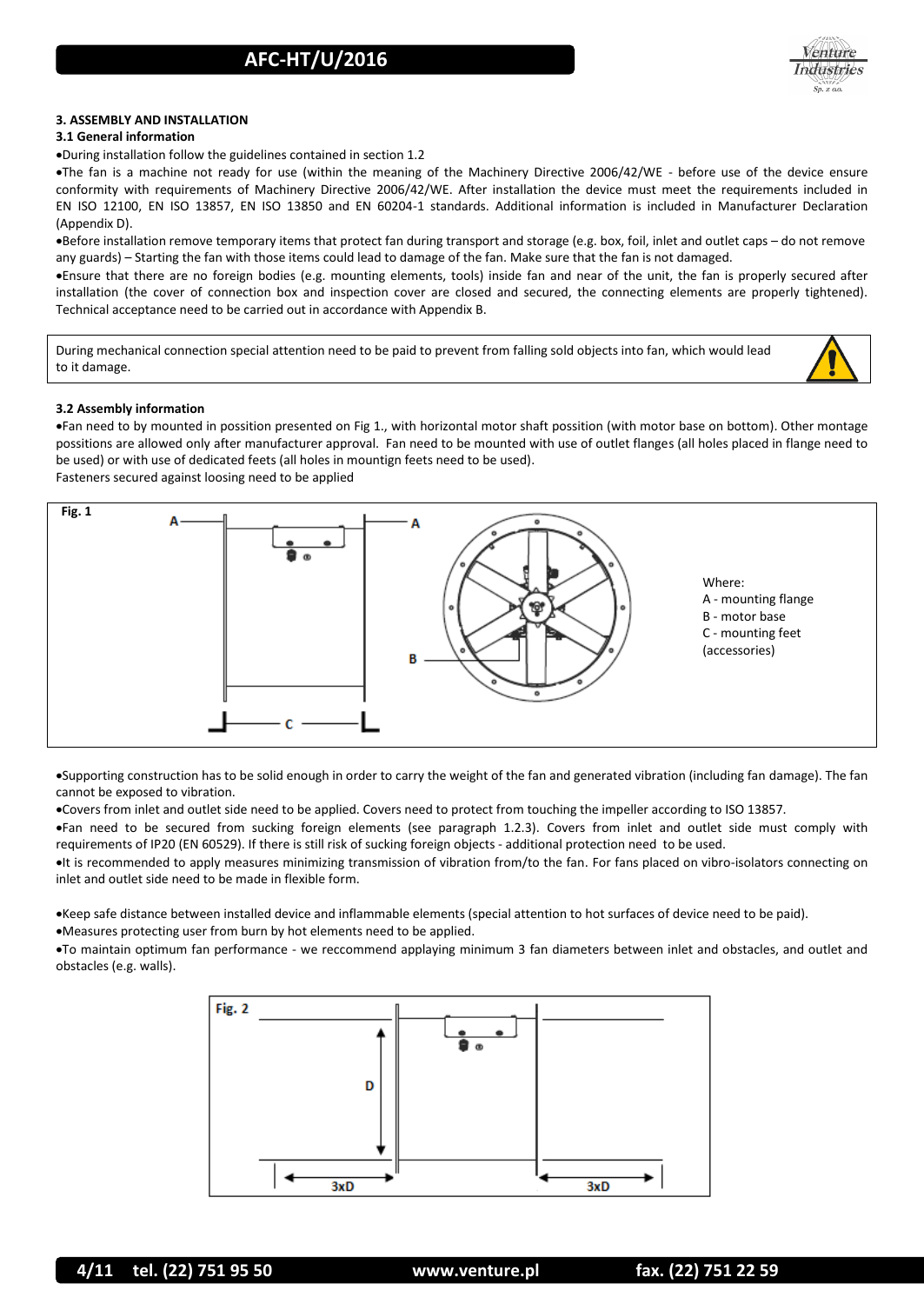



#### **3.3 Electrical connection guidelines**

The fan and power supply network must be protected in accordance with local law requirements.

Detailed guidelines related to electrical connection are located in motor operation manual and on motor markings - those guidelines need to be applied.

Protection against short-circuits, protection against overload and voltage asymmetry need to be applied. It is necessary to use switch that cmpletely disconnect fan from voltage.

**Use appropriate protection against electric shock. Fan need to be connected to grounding system with designed for such purpose ground terminal (terminals) – according to documentation and markings placed on motor and markings placed on fan. Grounding protective terminal (PE) located in motor connection box need be used.**

Voltage and frequency of supply network cannot exceed those indicated on the fan nameplate.

Use electrical wires with proper insulation and cross-section. Wires need to withstand temperatures that may occur (see 1.2.9).

Wires need to be installed with use of housing cable glands.

Wires need to be placed in way excluding contact with moving elements and in a way that liquid (e.g. from condensation) does not run over them in the motor connection box. Connection box and housing cable glands need to be properly tightened.

Some of fan models are equipped with bimetalic sensor(s). Ends of sensors are placed inside motor connection box (or placed as single wires). During normal operation the sensor circuit is closed (0Ω resistance), and in case of too high temperature - the sensor circuit is open. Ends of sensors need to be connected to proper system (eg. contractor, relay), which shuts down power supply in case of opening sensor circuit.

Some of fan models are equipped with PTC sensor(s). Ends of sensors are placed inside motor connection box (or placed as single wires). PTC sensor resistance grows rapidly with exceeding of permitted motor temperature value. Ends of sensor(s) need to be connected to system (eg. relay), which shuts down power supply in case of exceeding permitted motor temperature.

#### **3.4 Impeller rotation direction**

Make sure that after installation and during using the fan the impeller would rotate in correct direction. After mounting fan to proper construction, with special care taken and in accordance with sector 1 and 4, launch the fan in impulse way (less than 1 second) and check, if the impeller rotates in correct direction, generating airflow in proper direction. The work with impeller rotating in the wrong direction reduces fan parameters and may damage it. In case of improper impeller rotation, turn of power supply, wait until impeller stops and change proper power supplying wires in junction box.

#### **4. USE**

#### **4.1 Use guidelines**

Make sure that turning on of the fan does not make any hazard for personnel and property. Follow the guidelines featured in section 1.2.

The fan is designed for continuous operations (S1) – too high frequency of starting a fan may lead to motor overheat and damage.

**Fan cannot work with voltage, frequency, current higher than shown on the fan** nameplate (even if motor nameplate/manual allows it). Applying of higher frequency may cause motor damage or mechanical damage of the fan.

**Use of fan with lowered voltage is not allowed** - it may cause e.g. lack of fan start-up and motor overheating and damage.

The device cannot work with current consumption exceeding the value indicated on the nameplate.

In case of activation of any electrical protection, detection of damage, unit must by immediately turn out off use.

The device is adapted to work in certain range of characteristic. Too low volume flow rate of medium, start/work of device with completely closed inlet and/or outlet may lead to motor overheat caused by current consumption exceeding value on the rating plate (current consumed by fan grows as resistance of installation grows)

Units work parameters (temperature of medium, ambient temperature, min and max flow rate....) refer to rated speed.

#### **5. MAINTENANCE, REVIEW**

#### **5.1 Maintenance guidelines**

During maintenance and review follow the guidelines contained in point 1.2 Fan need to be subject of regular review and maintenance (point 5.2).

#### **Maintenance and review of motor need to be overtaken in accordance with motor documentation and markings.** Exchange of motor bearings need to be made before the end of current bearing lifetime.



To clean fan construction use slightly damp delicate material. It is prohibited to use detergents, liquids under pressure and tools that may scratch the unit surface.

The fan need to be turned on at least once a month (minimum couple of impeller turns).

Ensure that there are no foreign bodies (e.g. assembly components, tools) near and inside the fan, the impeller is not blocked, the unit is clean, dry and secured after maintenance and review. After cleaning finishes, turn on the fan at max speed for 30 minutes.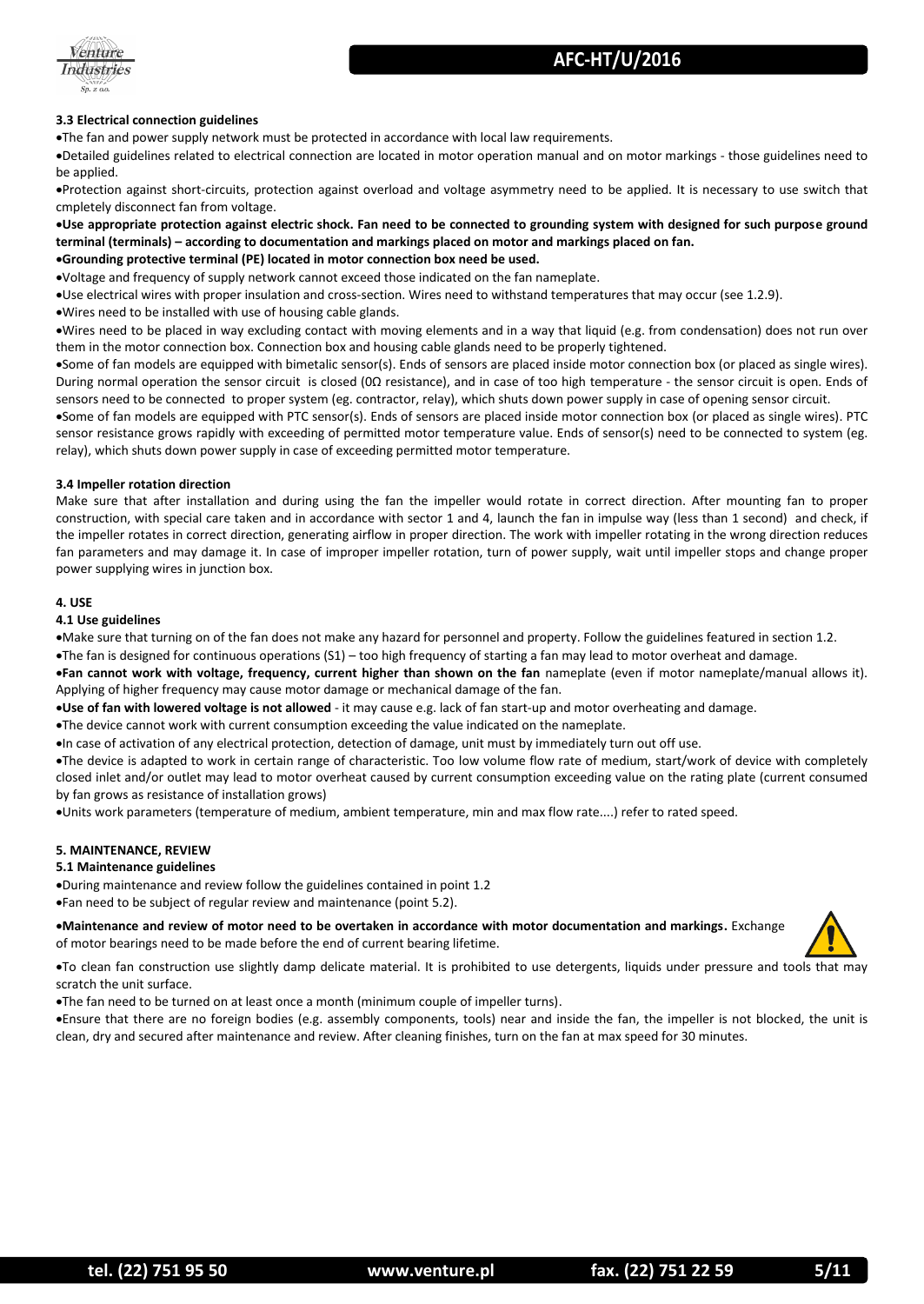

During review special attention to the following need to be paid:

|               | Prevent the accumulation of dust/dirt on and inside the fan. Dirt accumulated on: grids – may reduce the fan parameters;      |                    |                    |                    |            |  |  |
|---------------|-------------------------------------------------------------------------------------------------------------------------------|--------------------|--------------------|--------------------|------------|--|--|
| dust and dirt | housing and motor – can reduce the cooling; hot surfaces –may ignite. Special attention must be paid to motor cooling         |                    |                    |                    |            |  |  |
|               | impeller and its cover. Reduction of cooling ability may lead to overheat of motor without working of safety devices.         |                    |                    |                    |            |  |  |
| corrosion     | Corrosion of the fan may lead to mechanical damage of it. It is forbidden to use the fan if corrosion appears                 |                    |                    |                    |            |  |  |
| overload      | Exceeding of nominal current may be caused by improper choice of fan, mechanical damage (e.g. impeller, bearing),             |                    |                    |                    |            |  |  |
|               | improper electrical connection. Current value must be controlled, and if its growth is noticed, the reason need to be         |                    |                    |                    |            |  |  |
|               | determined and device need to be repaired. Current value cannot exceed nominal value.                                         |                    |                    |                    |            |  |  |
|               | Excessive vibration may cause mechanical damage of the fan or it mounting construction. The vibration increase can            |                    |                    |                    |            |  |  |
|               | indicate bearings damge or loss of impeller balance. Vibration value need to be controlled, and if its growth is noticed, the |                    |                    |                    |            |  |  |
|               | reason need to be determined and device must be repaired.                                                                     |                    |                    |                    |            |  |  |
|               | Maximum vibration value on bearings (perpendicular to motor shaft) after fan installation cannot exceed value presented       |                    |                    |                    |            |  |  |
|               | in table below:                                                                                                               |                    |                    |                    |            |  |  |
| vibration     |                                                                                                                               |                    |                    |                    |            |  |  |
|               |                                                                                                                               | rigidly mounted*   |                    | flexibly monted*   |            |  |  |
|               |                                                                                                                               | peak               | r.m.s              | peak               | r.m.s.     |  |  |
|               |                                                                                                                               | $6.4 \text{ mm/s}$ | $4.5 \text{ mm/s}$ | $8.8 \text{ mm/s}$ | $6.3$ mm/s |  |  |
|               | *according to ISO 14694                                                                                                       |                    |                    |                    |            |  |  |
|               |                                                                                                                               |                    |                    |                    |            |  |  |
|               | Note: Vibration measurement on bearings need to be made with specialistic equipement that allows safe control -               |                    |                    |                    |            |  |  |
|               | without risk of contact of user with rotating elements (see ISO 13857).                                                       |                    |                    |                    |            |  |  |
|               |                                                                                                                               |                    |                    |                    |            |  |  |

#### **5.2 Review and maintenance**

The set between routine checks and maintenance need to be determined by user, based on the observation of unit and specific conditions of use, in order to include specific work conditions. The set cannot be longer than introduced below

 In the case of irregularities the device must be turn off and subjected to review, maintenance and possible repairs / cleaning (when dirt occurs). Examples of reasons for device to work in emergency mode are given in Appendix C.

Staff operating the device must be familiar with it normal working conditions. If the fan work differ from it normal working conditions it need to be turn off from work and inspected.

Detailed information about komponents and it tightening torque is available on request.

#### *Recommended daily review (not less than once a month)*

Device is undamaged, stable and works properly

Device does not emit any untypical noise, vibration and does not heat up excessively

Device is clean (external control), corrosion does not occur (external control)

Wires are not damaged

there are no untypical leaks from fan

Covers are in proper state and clean

revision cover is tightened

*Mmonthly review*

Fan current value is not higher than beginning value

Device and covers are clean

Device is clean, filter is not clogged.

#### *Review once per 3 months, not less than 6 month and 3000 hours of work*

Corrosion does not occur

Fasteners state is proper (they are properly tightened)

Security devices are working and set properly, protection against electrical shock is effective.

Motor insulation resistance value is correct

vibration value is lower than permissible

Structure is complete, components are not damaged (**e.g. by abrasion**)

Fan review made by Venture Industries Sp. z o.o. service is recommended.



#### **6. REPAIR, WARRANTY**

Use only original spare parts and original accessories. Fan repairs need to be made by Venture Industries Sp. z o.o. service or outside, after manufacturer permission. Warrantee conditions are described in guarantee card.

#### **7. DISMANTLING AND RECYCLING**

Disconnect unit from its power supply, and dismount according to the guidelines from section 1 of this instruction. Therefore, please deposit all left-over material and packaging in their corresponding recycling containers and hand in the replaced machines to the nearest handler of this type of waste product.

**6/11 tel. (22) 751 95 50 www.venture.pl fax. (22) 751 22 59**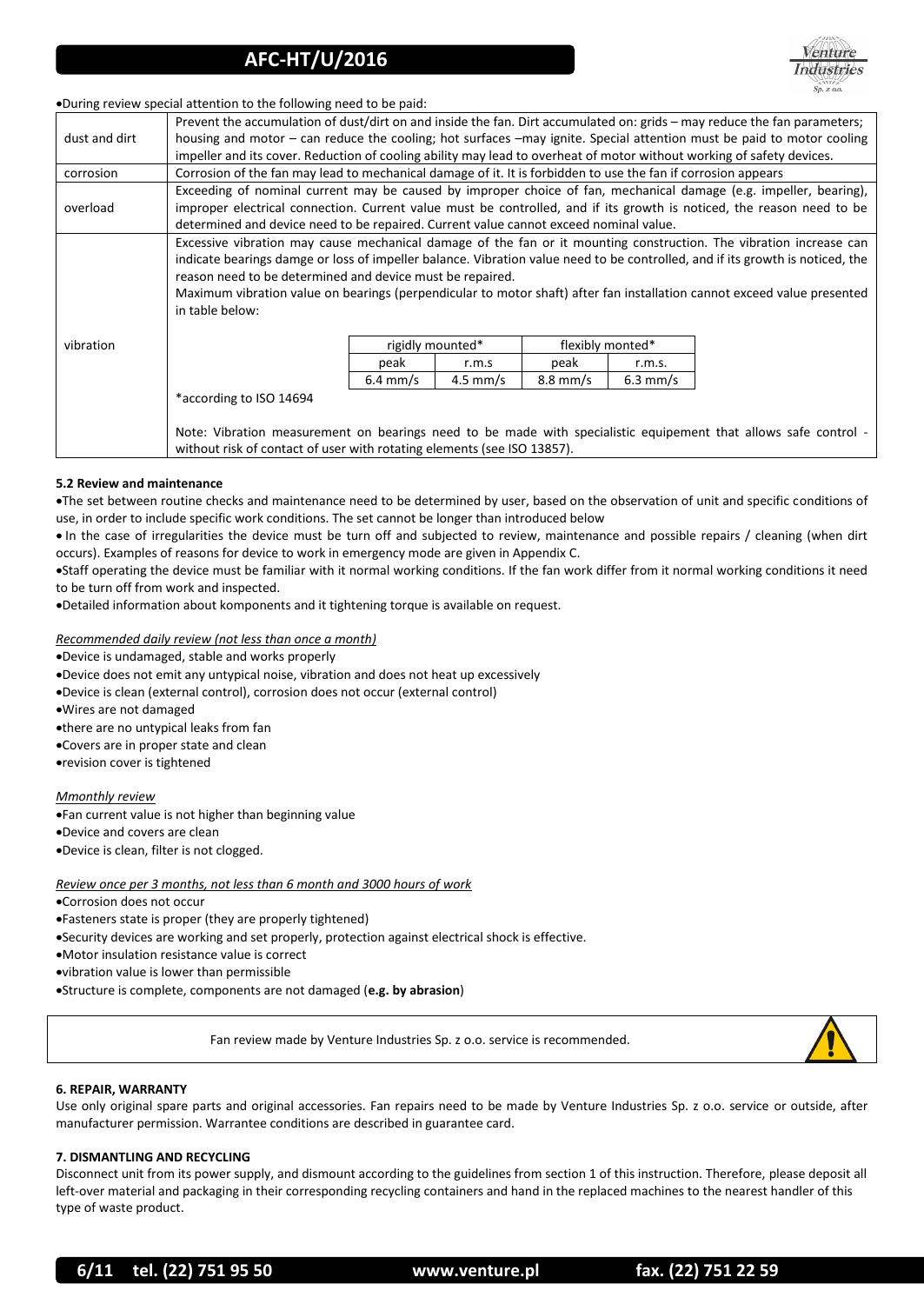

#### **Appendix - A (Product indication)**



- [1] product full name
- [2] motor type
- [3] motor power
- [4] nominal current
- [5] motor IP class

[6] – nominal voltage and electircal supply

- connection type (eg. Y or D)
- [8] power supply frequency
- [9] nominal fan speed
- [10]- motor insulation class
- [11] weight
- [12] max ambient temperature
- [13] max temperature of transproted medium
- [14] informetion of accordance with ErP Directive (if apply)
- [15] serial number
- [16] Art. No.

Additional information indicated on the device

- arrow informing about correct direction of impeller rotation
- arrow informing about correct air flow direction
- indications related to safe use of device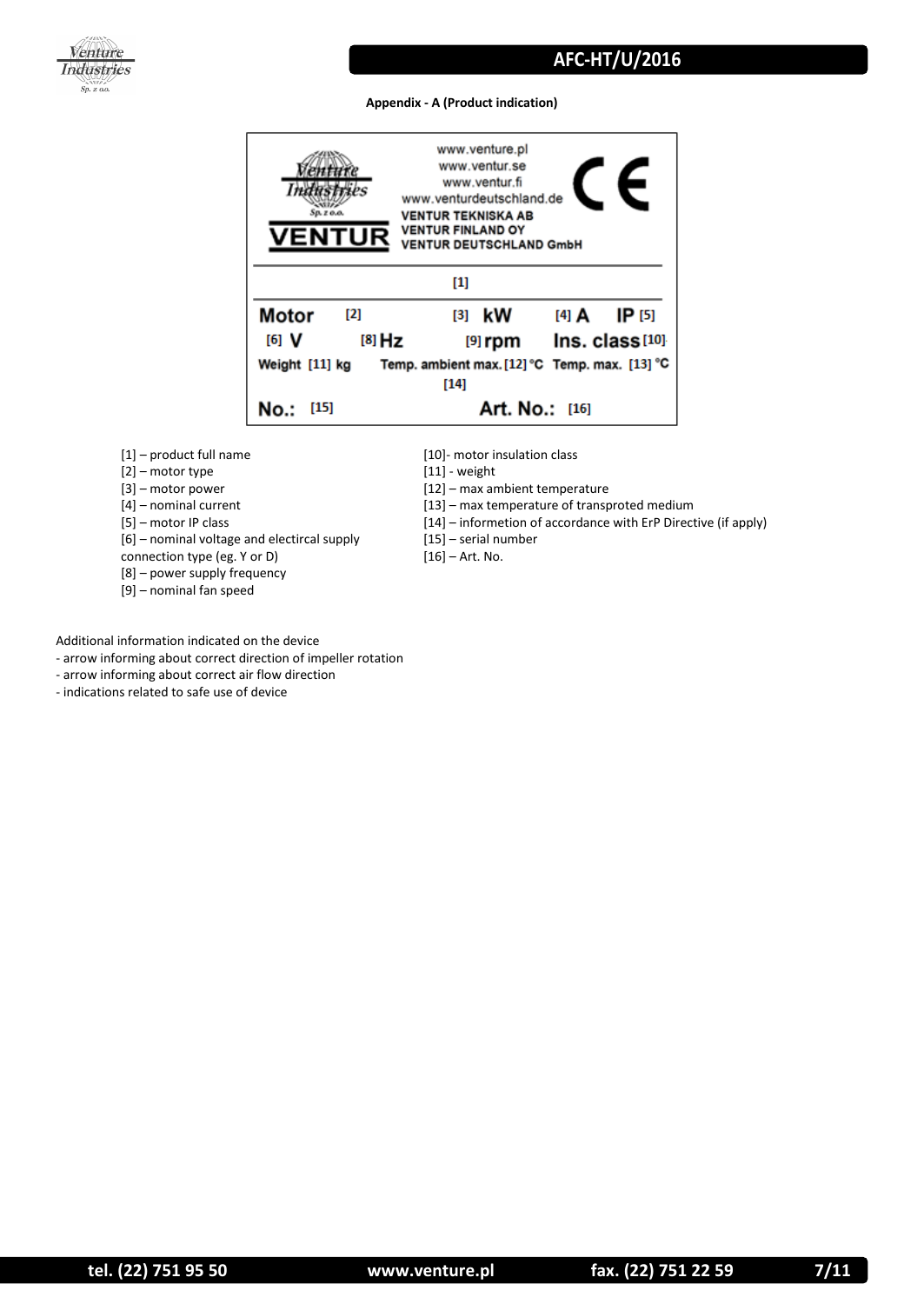

### **Appendix B - (The device receipt form)**

| <b>Before launch</b>                                                                             | Check<br>confirmation |  |  |
|--------------------------------------------------------------------------------------------------|-----------------------|--|--|
| Type and model of fan are in accordance with the order.                                          |                       |  |  |
| The fan is undamaged.                                                                            |                       |  |  |
| There is no foreign body inside fan, and the fan is clean.                                       |                       |  |  |
| The fan is reliably and solidly fixed in workplace.                                              |                       |  |  |
| Wires are properly tightened.                                                                    |                       |  |  |
| Ambient temperature and transported medium temperature are compatible with fan nameplate         |                       |  |  |
| Proper electrical protection is applied                                                          |                       |  |  |
| Grounding of fan is applied.                                                                     |                       |  |  |
| Network power supply is compatible with fan power supply.                                        |                       |  |  |
| Power supply disconnecting switch is applied.                                                    |                       |  |  |
| Personnel using the fan read and understood the operation and montage manual.                    |                       |  |  |
| Proper inlet and outlet covers (grids) have been applied                                         |                       |  |  |
|                                                                                                  |                       |  |  |
| After fan launch (continuous work period minimum 30 minutes)                                     |                       |  |  |
| Readings and set of vibration measurement device has been written (they are available in future) |                       |  |  |
| Readings and set of current measurement device has been written (they are available in future)   |                       |  |  |
| Value of current for each of phase does not exceed nominal one                                   |                       |  |  |
| The vibration value is not higher than permitted.                                                |                       |  |  |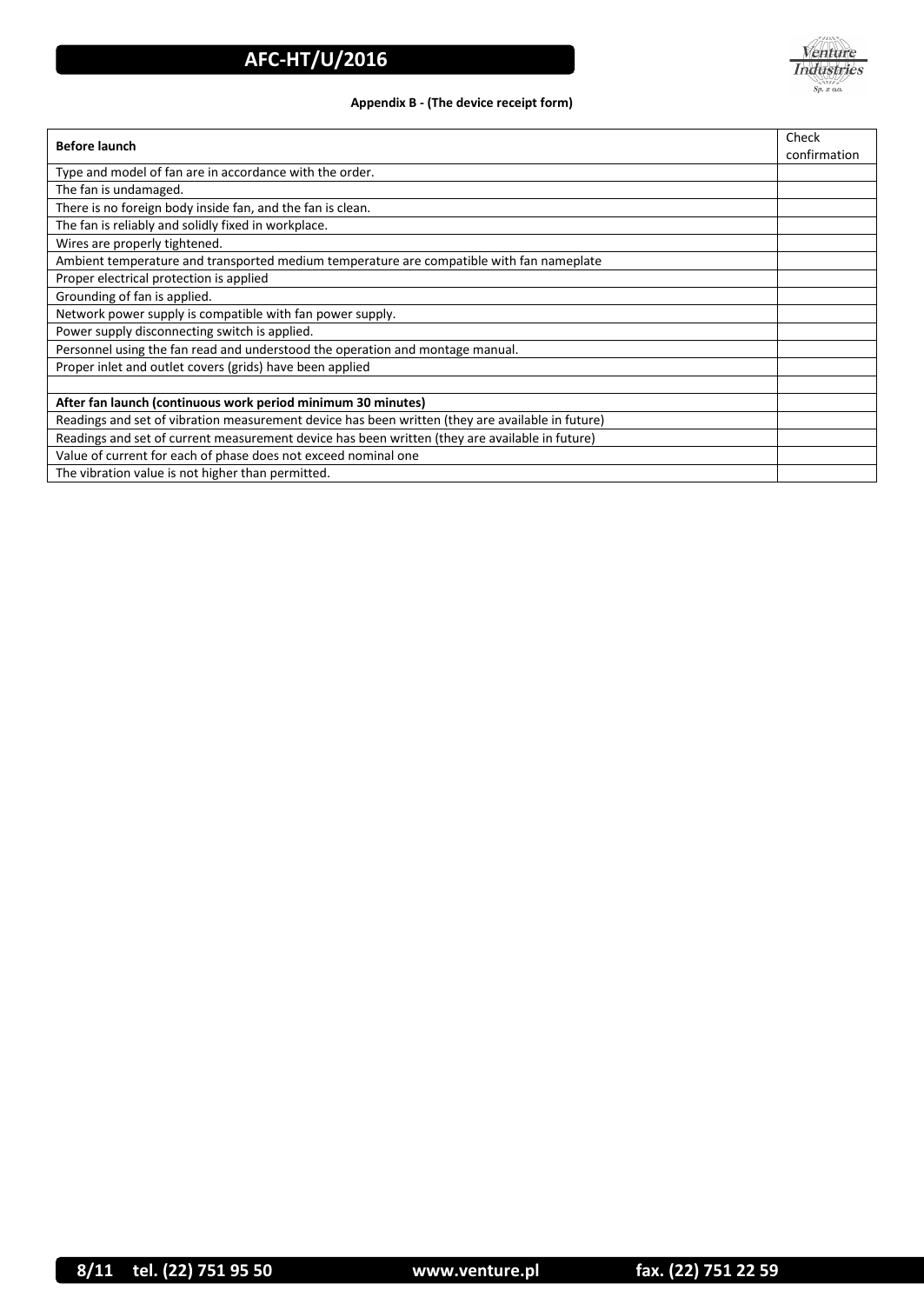

### **Appendix - C (EXAMPLES OF DEVICE FAULTY WORKING)**

| <b>SYMPTOMS</b>                               | <b>POSSIBLE REASON</b>                                                                                                                                            |
|-----------------------------------------------|-------------------------------------------------------------------------------------------------------------------------------------------------------------------|
|                                               | .Used or damaged impeller                                                                                                                                         |
|                                               | •Fan levelled in wrong way                                                                                                                                        |
|                                               | .Dirt accumulated on impeller caused loss of balance;                                                                                                             |
| Excessive vibration or<br>noise               | ·Impeller loss of balance                                                                                                                                         |
|                                               | •Parts rubbing;                                                                                                                                                   |
|                                               | .Damage or wear of bearings;                                                                                                                                      |
|                                               | .Damage of measurement system, that is responsible for signalization of excessive vibration.                                                                      |
|                                               | •Deformed motor shaft:                                                                                                                                            |
|                                               | • Loose of impeller fix screw, impeller is loose on motor shaft;                                                                                                  |
|                                               | .Loss of balance of motor impeller or damage of motor (wear/damage of bearing)                                                                                    |
|                                               | .Rubbing between fan impeller and housing;                                                                                                                        |
|                                               | •Damage or wear of bearings;                                                                                                                                      |
|                                               | . Damage of motor windings (overheat, insulation degradation, insulation breakdown etc.);                                                                         |
| Motor overload                                | .Damage of switch or security system;                                                                                                                             |
|                                               | •Failure of one of supply phases;                                                                                                                                 |
|                                               | • Exceeding of maximum motor speed;                                                                                                                               |
|                                               | . Too low flow                                                                                                                                                    |
|                                               | •Rubbing between fan impeller and housing or foreign body (e.g. tool left after installation);                                                                    |
|                                               | •Failure of one of supply phases;                                                                                                                                 |
| Failed fan start-up                           | •Failure of start-up system, e.g. Y/D                                                                                                                             |
|                                               | . Reset of security devices has not been made, wrong security device                                                                                              |
|                                               | •Motor connected in wrong way or damaged                                                                                                                          |
|                                               | .Too low supply voltage                                                                                                                                           |
|                                               | • Excessive start-up time<br>• Motor overload                                                                                                                     |
|                                               |                                                                                                                                                                   |
| Protective devices                            | •Motor launching done too often (thermal protection - if applied or overheating)                                                                                  |
| activation during fan<br>work and overheating | •Improper set of protection system e.g. in system with PTC or thermocontact sensors (if applied)                                                                  |
|                                               | . Improper cross-section of power supply wires<br>•Lack of sufficient motor cooling eg. dirt placed on motor cooling impeller (thermal protection - if applied or |
|                                               | overheating)                                                                                                                                                      |
|                                               | •Damage of device                                                                                                                                                 |
| Too low flow                                  | .Too low power supply frequency                                                                                                                                   |
|                                               | •Obstacles in ventilation installation                                                                                                                            |
|                                               |                                                                                                                                                                   |
|                                               | •Damaged bearings                                                                                                                                                 |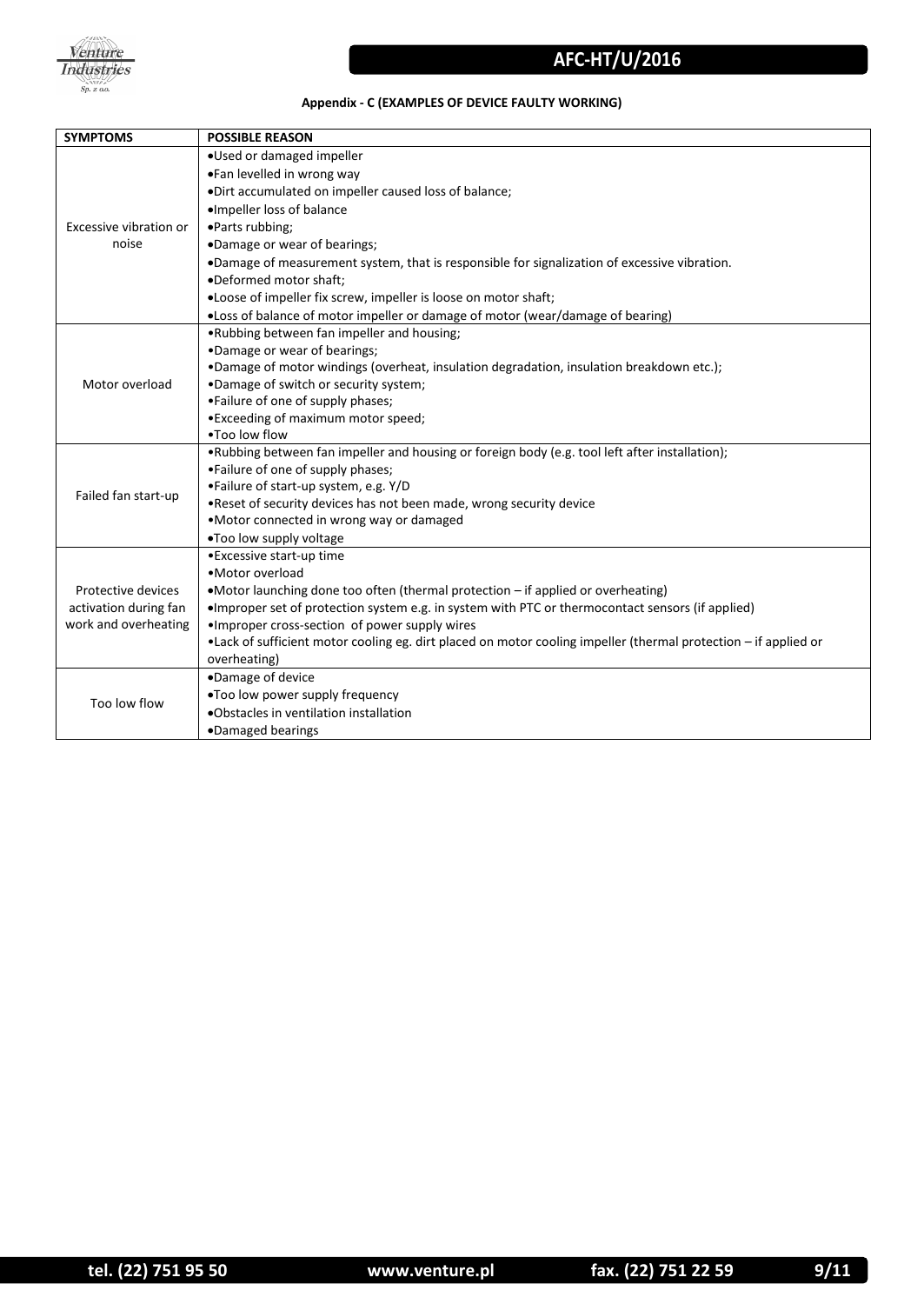enture ndustries

#### **Appendix - D (Declaration of Manufacturer)**

EU Declaration of Conformity in accordance with 2014/30/EU Directive EC Declaration of Incorporation in accordance with 2006/42/EC Directive (Appendix II 1B)

#### Manufacturer:

Venture Industries Sp. z o.o. ul. Mokra 27 05-092 Łomianki-Kiełpin Polska

#### declares that the product described below:

Axial fan Name: Type: AFC / AFC-HT / AFC-LT / AFD / AFD-LT / AFH / ARC / ARC-HT Model and serial no.: all manufactured CE marking date: 2010 - in accordance with 2014/30/EU Directive Use/Function: transport of specified medium after incorporation into machinery (as defined by 2006/42/WE Directive)

#### complies with the requirements of:

- Machinery Directive 2006/42/EC Annex I, item: 1.3.4, 1.5.1, 1.7.1.
- Electromagnetic Compatibility Directive 2014/30/EU

Compliance with 2014/30/EU Directive applies to the single product. When product is used with other components the installer is responsible for compliance of entire system with the provisions of 2014/30/EU Directive.

#### Following standards were applied (partially or full):

**EN ISO 12100** EN 60034-1 EN 60204-1 **EN ISO 13857** Compliance with EN ISO 13857 refers to safety devices supplied and installed in the product by the manufacturer.

#### Furthermore:

Product is partly completed machinery (as defined by Directive 2006/42/EC), and it must not be put into  $\bullet$ service until the machinery in which it is incorporated has been declared in conformity with the provisions of 2006/42/EC Directive (and its amendments).

The machinery (installation) into which the product is incorporated should particularly meet the requirements of current standards: EN ISO 12100, EN ISO 13857, EN 349+A1, EN ISO 13850, EN 60204-1.

Unit complies with Regulation (EU) No 327/2011 implementing Directive 2009/125/EC with regard to ecodesign requirements for fans driven by motors with an electric input power between 125 W and 500 kW.

In accordance with 2006/42/EC Directive requirements: The technical documentation for above mentioned product has been prepared in accordance with Directive 2006/42/EC, Annex VII, Part B, and is located in the manufacturer office: Lotnicza 21A, 86-300, Grudziądz, Poland. The person authorized to comply the relevant technical documentation: Piotr Pakowski (Lotnicza 21A, 86-300, Grudziądz, Poland). Relevant information about the product will be provided in electronic or paper form in response to a reasonable request of national authorities. Quality system is in accordance with ISO 9001:2015.

Wojciech Stawski **Managing Director** 

Date: 02.01.2019 Kiełpin



doc. no. K1.1.02012019 EN

**Appendix - E (Schematic diagram of the fan)**